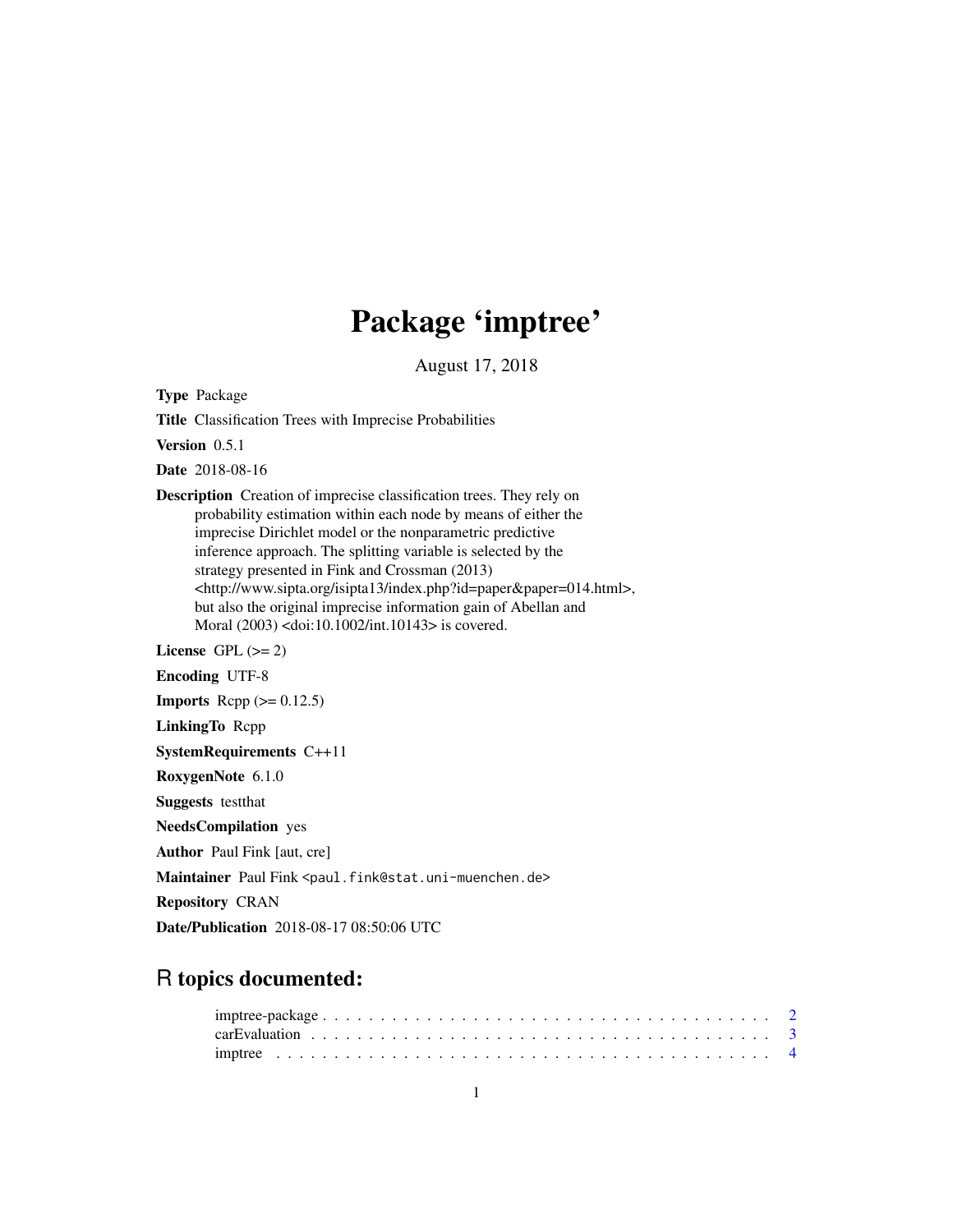# <span id="page-1-0"></span>2 imptree-package

| Index | 16 |
|-------|----|
|       |    |
|       |    |
|       |    |
|       |    |
|       |    |
|       |    |

imptree-package *imptree: Classification Trees with Imprecise Probabilities*

#### Description

The imptree package implements the creation of imprecise classification trees based on algorithm developed by Abellan and Moral. The credal sets of the classification variable within each node are estimated by either the imprecise Dirichlet model (IDM) or the nonparametric predictive inference (NPI). As split possible split criteria serve the 'information gain', based on the maximal entropy distribution, and the adaptable entropy-range based criterion propsed by Fink and Crossman. It also implements different correction terms for the entropy.

The performance of the tree can be evaluated with respect to the common criteria in the context of imprecise classification trees.

It also provides the functionality for estimating credal sets via IDM or NPI and obtain their minimal/maximal entropy (distribution) to be used outside the tree growing process.

# References

Abellán, J. and Moral, S. (2005), Upper entropy of credal sets. Applications to credal classification, *International Journal of Approximate Reasoning* 39, pp. 235–255.

Baker, R. M. (2010), *Multinomial Nonparametric Predictive Inference: Selection, Classification and Subcategory Data*, PhD thesis. Durham University, GB.

Strobl, C. (2005), Variable Selection in Classification Trees Based on Imprecise Probabilities, *ISIPTA '05: Proceedings of the Fourth International Symposium on Imprecise Probabilities and Their Applications*, 339–348.

Fink, P. and Crossman, R.J. (2013), Entropy based classification trees, *ISIPTA '13: Proceedings of the Eighth International Symposium on Imprecise Probability: Theories and Applications*, pp. 139–147.

# See Also

[imptree](#page-3-1) for tree creation, [probInterval](#page-12-1) for the credal set and entropy estimation functionality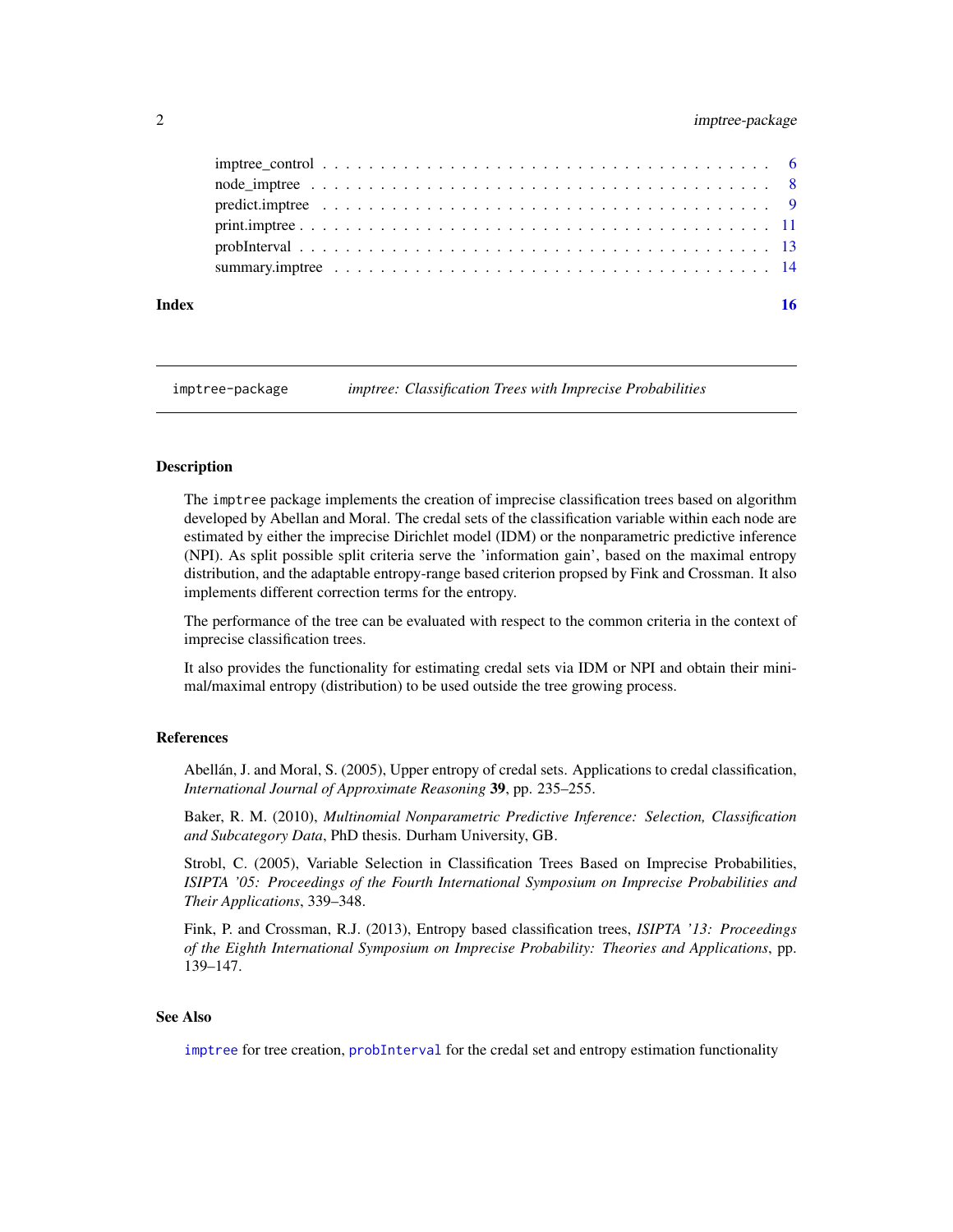# <span id="page-2-0"></span>carEvaluation 3

# Examples

data("carEvaluation")

```
## create a tree with IDM (s=1) to full size
## carEvaluation, leaving the first 10 observations out
ip <- imptree(acceptance~., data = carEvaluation[-(1:10),],
 method="IDM", method.param = list(splitmetric = "globalmax", s = 1),
 control = list(depth = NULL, minbucket = 1))
## summarize the tree and show performance on training data
summary(ip)
## predict the first 10 observations
## Note: The result of the prediction is return invisibly
pp \le- predict(ip, dominance = "max", data = carEvaluation[(1:10),])
## print the general evaluation statistics
print(pp)
## display the predicted class labels
pp$classes
```
carEvaluation *Car Evaluation Database*

#### **Description**

This data.frame contains the 'Car Evaluation' data set from the UCI Machine Learning Repository. The 'Car Evaluation data' set gives the acceptance of a car directly related to the six input attributes: buying, maint, doors, persons, lug\_boot, safety.

#### Usage

data(carEvaluation)

#### Format

A data frame with 1728 observations on the following 7 variables, where each row contains information on one car. All variables are factor variables.

buying Buying price of the car (Levels: high, low, med ,vhigh)

maint Price of the maintenance (Levels: high, low, med, vhigh)

doors Number of doors (Levels: 2, 3, 4, 5more)

persons Capacity in terms of persons to carry (Levels: 2, 4, more)

lug\_boot Size of luggage boot (Levels: big, med, small)

safety Estimated safety of the car (Levels: high, low, med)

acceptance Acceptance of the car (target variable) (Levels: acc, good, unacc, vgood)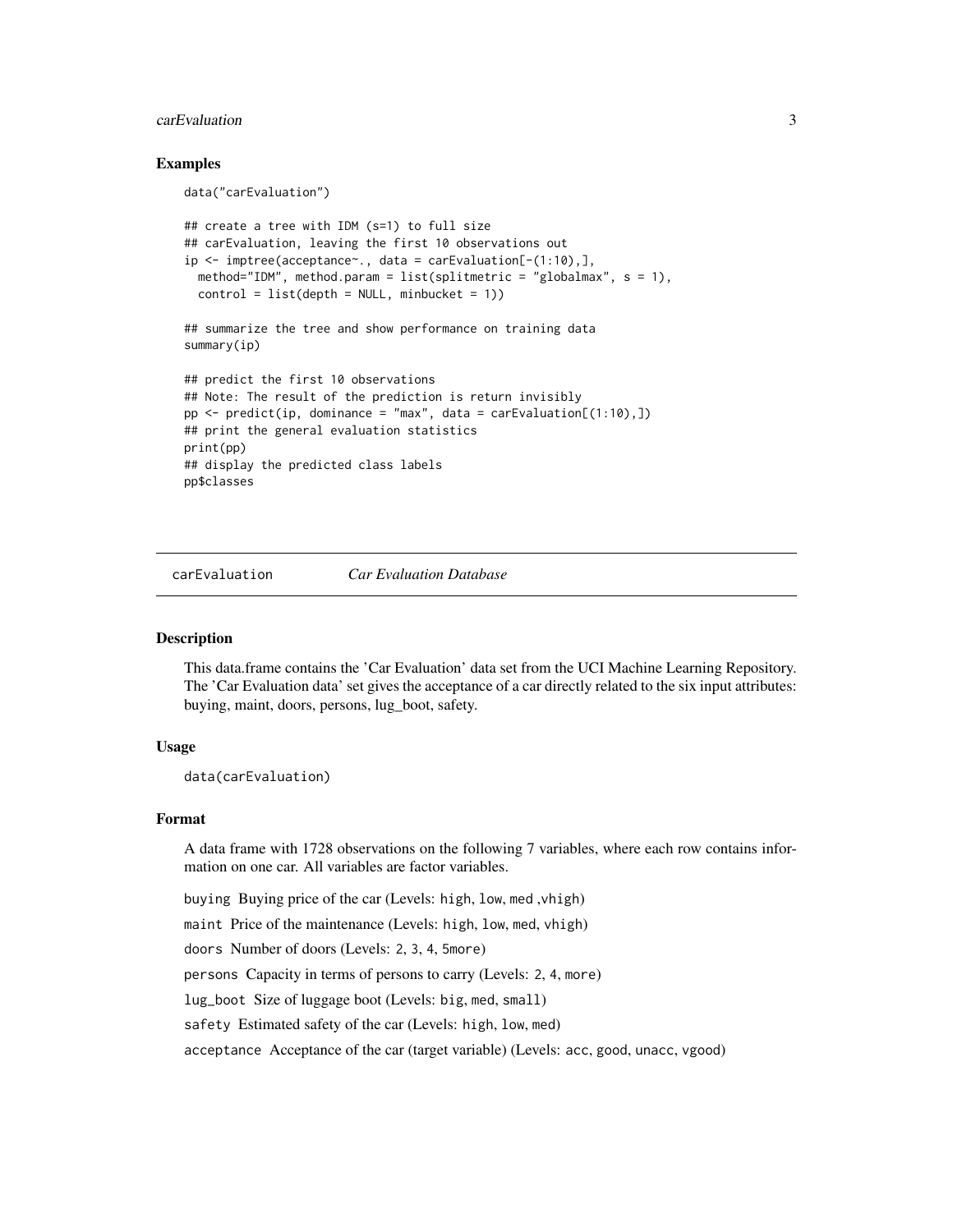# <span id="page-3-0"></span>Details

Car Evaluation Database was derived from a simple hierarchical decision model originally developed for the demonstration of DEX.

The model evaluates cars according to the following concept structure:

| <b>CAR</b>        | car acceptability                     |
|-------------------|---------------------------------------|
| . PRICE           | overall price                         |
| . . buying        | buying price                          |
| . . maint         | price of the maintenance              |
| . TECH            | technical characteristics             |
| COMFORT           | comfort                               |
| $\ldots$ doors    | number of doors                       |
| $\ldots$ persons  | capacity in terms of persons to carry |
| $\ldots$ lug_boot | the size of luggage boot              |
| . . safety        | estimated safety of the car           |

Input attributes are printed in lowercase. Besides the target concept (CAR), the model includes three intermediate concepts: PRICE, TECH, COMFORT.

The Car Evaluation Database contains examples with the structural information removed, i.e., directly relates CAR to the six input attributes: buying, maint, doors, persons, lug\_boot, safety.

#### Source

The original data were taken from the UCI Machine Learning repository ([https://archive.ics.](https://archive.ics.uci.edu/ml/datasets/Car+Evaluation) [uci.edu/ml/datasets/Car+Evaluation](https://archive.ics.uci.edu/ml/datasets/Car+Evaluation)) and were converted into R format by Paul Fink.

# References

M. Bohanec and V. Rajkovic (1988), Knowledge acquisition and explanation for multi-attribute decision making, *8th Intl. Workshop on Expert Systems and their Applications*, Avignon, France, 59–78.

D. Dua and E. Karra Taniskidou (2017), UCI Machine Learning Repository [http://archive.ics.](http://archive.ics.uci.edu/ml) [uci.edu/ml](http://archive.ics.uci.edu/ml). Irvine, CA: University of California, School of Information and Computer Science.

# Examples

```
data("carEvaluation")
summary(carEvaluation)
```
<span id="page-3-1"></span>imptree *Classification Trees with Imprecise Probabilities*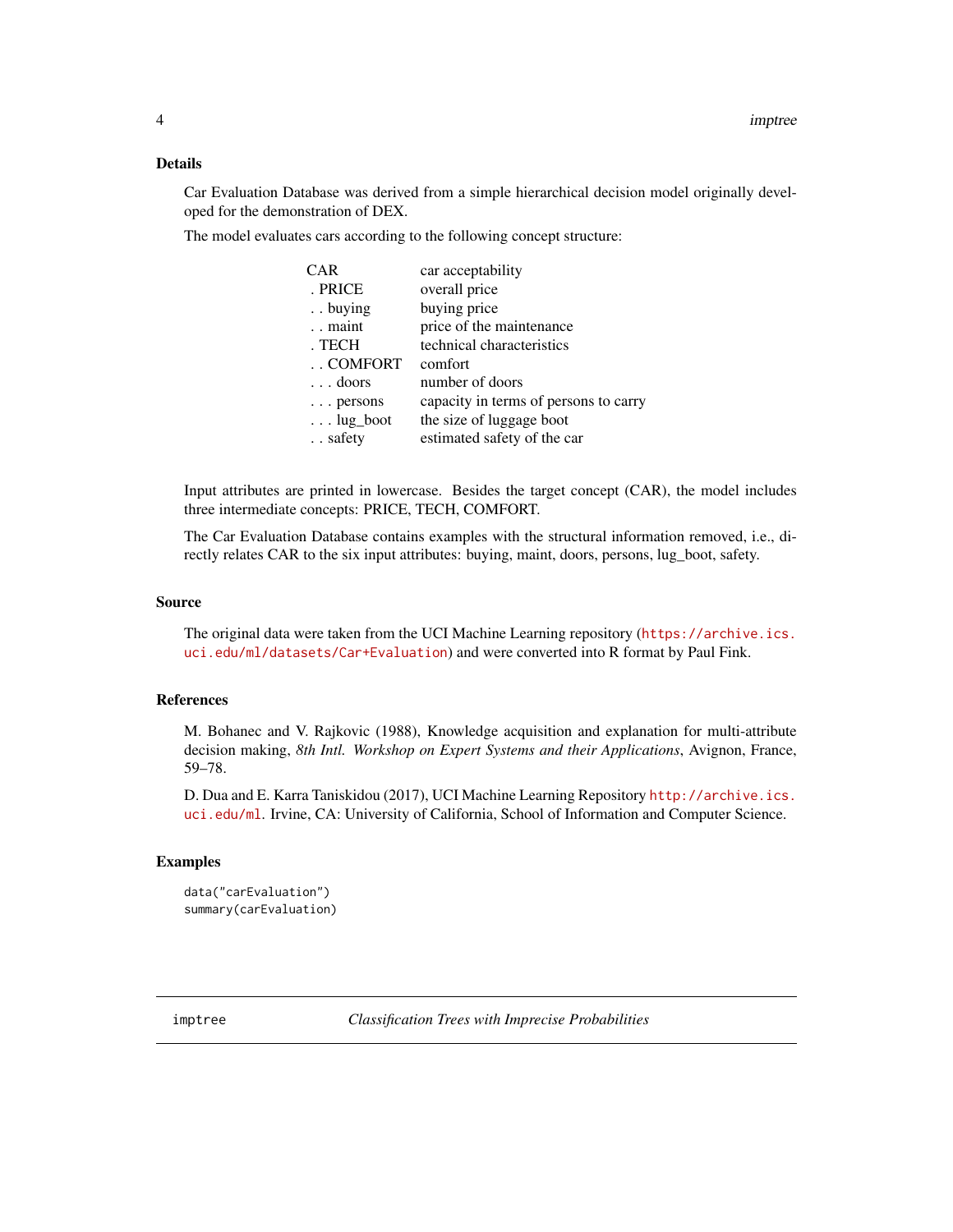#### <span id="page-4-0"></span>imptree 5

# Description

imptree implements Abellan and Moral's tree algorithm (based on Quinlans ID3) for classification. It employes either the imprecise Dirichlet model (IDM) or nonparametric predictive inference (NPI) to generate the imprecise probability distribution of the classification variable within a node.

# Usage

```
## S3 method for class 'formula'
imptree(formula, data = NULL, weights, control,
 method = c("IDM", "NPI", "NPIapprox"), method.param, ...)
## Default S3 method:
imptree(x, y, ...)
```
 $imptree(x, \ldots)$ 

# Arguments

| formula      | Formula describing the strucutre (class variable $\sim$ feature variables). Any inter-<br>action terms trigger an error.                                                                                                                                                                                                                     |
|--------------|----------------------------------------------------------------------------------------------------------------------------------------------------------------------------------------------------------------------------------------------------------------------------------------------------------------------------------------------|
| data         | Data.frame to evaluate supplied formula on. If not provided the the formula is<br>evaluated on the calling environment                                                                                                                                                                                                                       |
| weights      | Individual weight of the observations (default: 1 to each). This argument is<br>ignored at the moment.                                                                                                                                                                                                                                       |
| control      | A named (partial) list according to the result of imptree_control.                                                                                                                                                                                                                                                                           |
| method       | Method applied for calculating the probability intervals of the class probabil-<br>ity. "IDM" for the imprecise Dirichlet model (default), "NPI" for use of the<br>nonparametric predictive inference approach and "NPI approx" for use of the<br>approximate algorithm obtaining maximal entropy of NPI generated probability<br>intervals. |
| method.param | Named list providing the method specific parameters. See imptree_params.                                                                                                                                                                                                                                                                     |
| .            | optional parameters to be passed to the main function imptree. formula or to<br>the call of imptree_control.                                                                                                                                                                                                                                 |
| $\mathsf{x}$ | A data frame or a matrix of feature variables. The columns are required to be<br>named.                                                                                                                                                                                                                                                      |
| y            | The classification variable as a factor.                                                                                                                                                                                                                                                                                                     |

# Value

An object of class imptree, which is a list with the following components:

| call  | Original call to imptree                                                             |
|-------|--------------------------------------------------------------------------------------|
| tree  | Object reference to the underlying $C_{++}$ tree object.                             |
| train | Training data in the form required by the workhorse $C++$ function.                  |
|       | It is an integer matrix containing the internal factor representations, adjusted for |
|       | the C++ specific indexing starting at 0 and not at 1 as in R. Further attributes of  |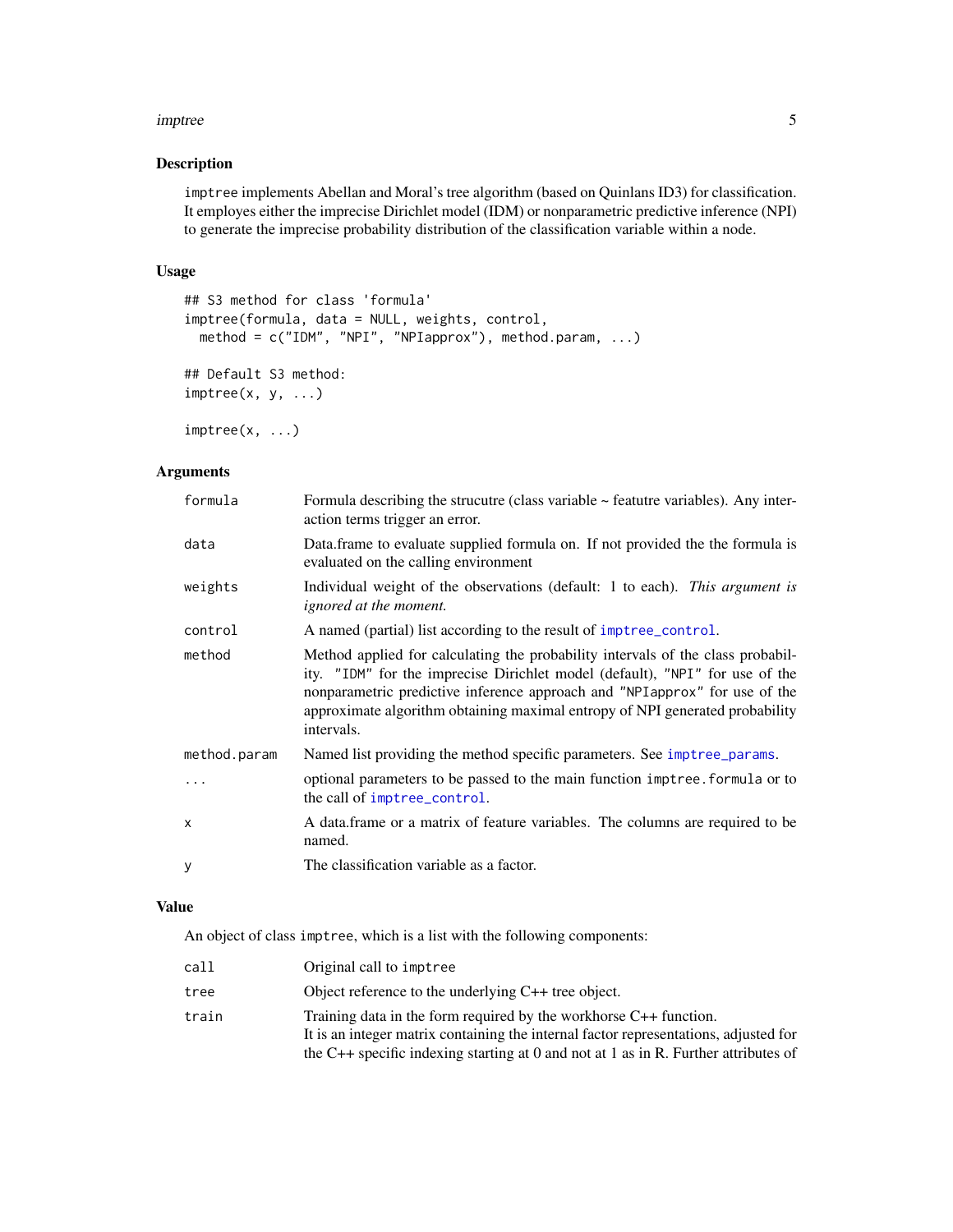<span id="page-5-0"></span>

|         | the matrix, hold the names of the variables, the $C++$ adjusted index of the clas- |
|---------|------------------------------------------------------------------------------------|
|         | sification variable, as well as the levels and number of levels for each variable. |
| formula | The formula describing the data structure                                          |

#### Author(s)

Paul Fink <Paul.Fink@stat.uni-muenchen.de>, based on algorithms by J. Abellán and S. Moral for the IDM and R. M. Baker for the NPI approach.

#### References

Abellán, J. and Moral, S. (2005), Upper entropy of credal sets. Applications to credal classification, *International Journal of Approximate Reasoning* 39, 235–255.

Strobl, C. (2005), Variable Selection in Classification Trees Based on Imprecise Probabilities, *ISIPTA'05: Proceedings of the Fourth International Symposium on Imprecise Probabilities and Their Applications*, 339–348.

Baker, R. M. (2010), *Multinomial Nonparametric Predictive Inference: Selection, Classification and Subcategory Data*.

# See Also

[predict.imptree](#page-8-1) for prediction, [summary.imptree](#page-13-1) for summary information, [imptree\\_params](#page-0-0) and [imptree\\_control](#page-5-1) for arguments controlling the creation, [node\\_imptree](#page-7-1) for accessing a specific node in the tree

#### Examples

```
data("carEvaluation")
```

```
## create a tree with IDM (s=1) to full size on
## carEvaluation, leaving the first 10 observations out
imptree(acceptance~., data = carEvaluation[-(1:10),],
 method="IDM", method.param = list(splitmetric = "globalmax", s = 1),
 control = list(depth = NULL, minbucket = 1)) # control args as list
```

```
## same setting as above, now passing control args in '...'
imptree(acceptance~., data = carEvaluation[-(1:10),],
 method="IDM", method.param = list(splitmetric = "globalmax", s = 1),
 depth = NULL, minbucket = 1)
```
<span id="page-5-1"></span>imptree\_control *Control parameters for generating imptree objects*

#### **Description**

Initializing and validating the tree generation parameters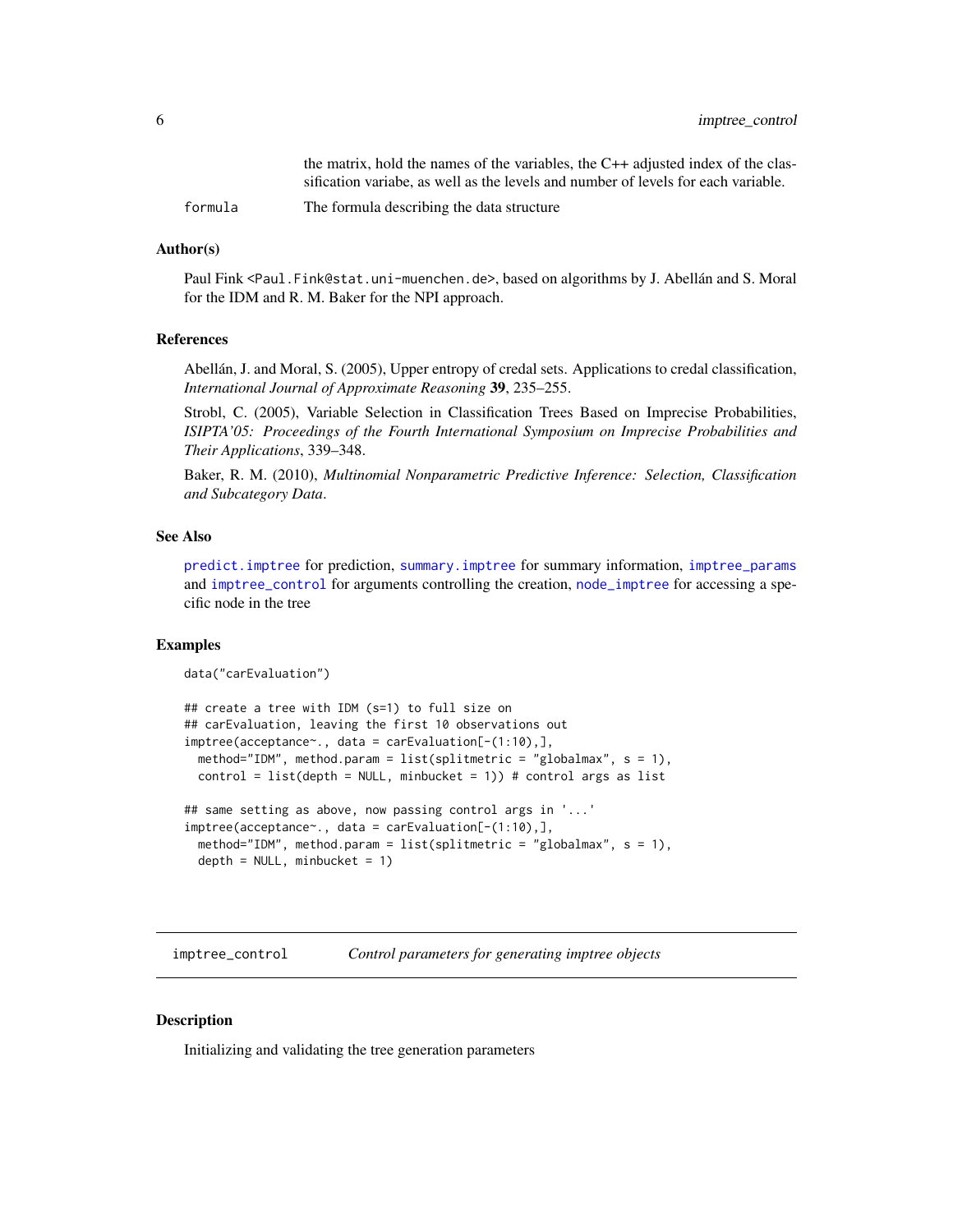# <span id="page-6-0"></span>imptree\_control 7

#### Usage

```
imptree_control(splitmetric, controlList = NULL, tbase = 1,
 gamma = 1, depth = NULL, minbucket = 1L, ...)
```
# Arguments

| splitmetric | Choosen split metric as integer: 0 means "globalmax" and 1L "range", repec-<br>tively. See imptree_params                                                                                                                    |
|-------------|------------------------------------------------------------------------------------------------------------------------------------------------------------------------------------------------------------------------------|
| controlList | Named list containing the processed arguments. See details.                                                                                                                                                                  |
| tbase       | Value that needs to be at least attained to qualify for splitting (default: 1)                                                                                                                                               |
| gamma       | Weighting factor of the maximum entropy (default: 1)                                                                                                                                                                         |
| depth       | Integer limiting the tree to the given depth, with $\theta$ indicating to perform no<br>splitting at all. If not supplied, NULL (default) or negative the tree is grown to<br>maximal size, the latter triggering a warning. |
| minbucket   | Positive integer as minimal leaf size (default: 1)                                                                                                                                                                           |
| $\cdots$    | Argument gobbling; is not processed                                                                                                                                                                                          |

### Details

The argument controlList may be a named list with names in c("tbase", "gamma", "depth", "minbucket") Any values in this list will overwrite those supplied in named arguments. When controlList = NULL (default) only the supplied arguments are checked.

In case controlList contains an argument named splitmetric, this will be ignored. If splitmetric is 0L, i.e. "globalmax", the values for gamma and tbase are set to their default values, even if the user supplied different values.

# Value

A list containing the options. Missing options are set to their default value.

# Author(s)

Paul Fink <Paul.Fink@stat.uni-muenchen.de>

# See Also

[imptree](#page-3-1), [imptree\\_params](#page-0-0)

#### Examples

```
## Check performed for splitmetric 'globalmax',
## tbase' is default generated and 'gamma' is overwritten
## (see Details), tree is grown to full depth and
## at least 5 observations are needed to be within each node
imptree\_control(splitmetric = 0, gamma = 0.5,depth = NULL, minbucket = 5)
```
## Passing some control arguments in a list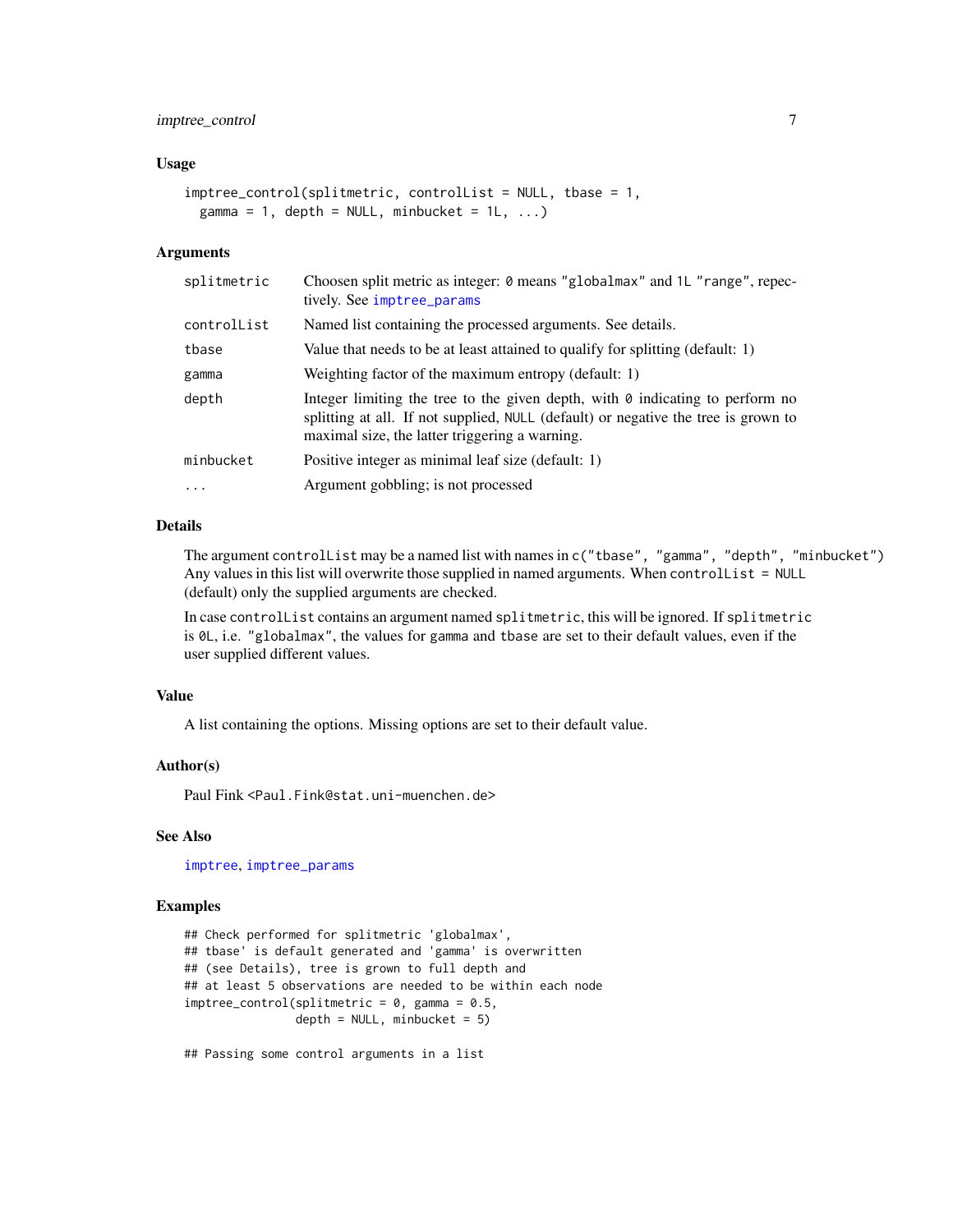```
## As splitmetric is 'range', gamma is respected
imptree_control(splitmetric = 1, minbucket = 5,
               controlList = list(gamma = 0.5, depth = NULL)
```
# <span id="page-7-1"></span>node\_imptree *Classification with Imprecise Probabilities*

# Description

Access probability information of nodes

#### Usage

node\_imptree(x, idx = NULL)

```
## S3 method for class 'node_imptree'
print(x, \ldots)
```
# Arguments

| X   | An object of class imptree or node_imptree, respectively. See details.                                                                                                                                                                                                |
|-----|-----------------------------------------------------------------------------------------------------------------------------------------------------------------------------------------------------------------------------------------------------------------------|
| idx | numeric or integer vector of indices specifying the sequential node access from<br>the root node. Numeric values are coerced to integer as by as integer (and<br>hence truncated towards zero).<br>If NULL the probability information of the root node are accessed. |
|     | Further arguments passed to print methods                                                                                                                                                                                                                             |

# Details

This function acceses the properties of a specific node of an imprecise tree. An existence check on the stored C++ object reference is carried out at first. If the reference is not valid the original call for "x" is printed as error.

#### Value

An object of class node\_imptree containing information on the properties of the node as a list:

| probint      | matrix containing the bounds of the imprecise probability distribution and the<br>absolute observed frequencies of the classification variable within the node. |
|--------------|-----------------------------------------------------------------------------------------------------------------------------------------------------------------|
| depth        | The depth of the node with the tree.                                                                                                                            |
| splitter     | The name of the variable used for splitting as character; NA if node is a leaf.                                                                                 |
| children     | The number of children of the node.                                                                                                                             |
| traindataIdx | Vector giving the indexes of the training data contained within the node                                                                                        |
| ipmodel      | List giving details about the used imprecise probability model to obatin the<br>credal set:                                                                     |

<span id="page-7-0"></span>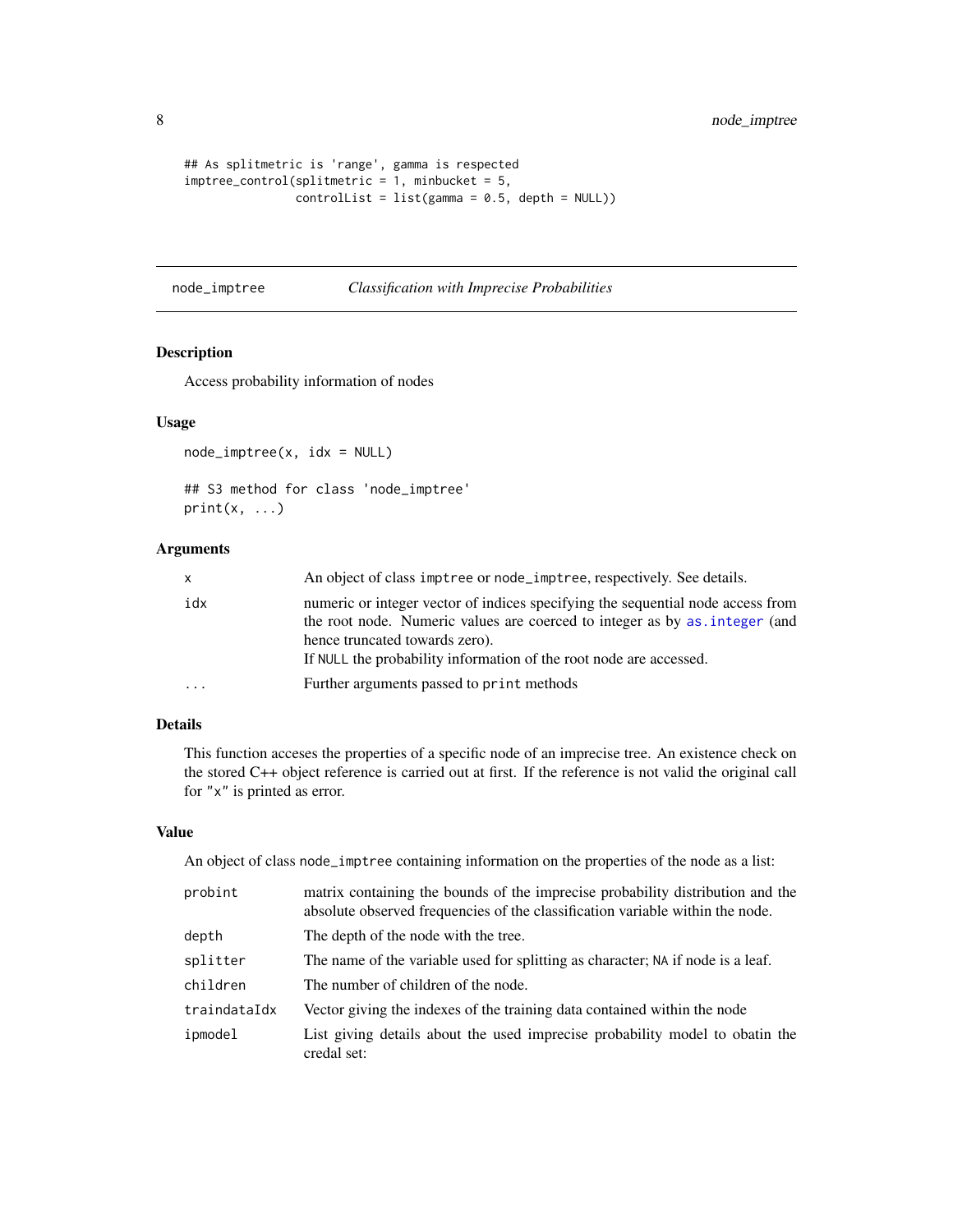iptype used IP model: "IDM", "NPI" or "NPIapprox" s If iptpye == "IDM" the IDM's parameter 's', otherwise this list entry is missing

<span id="page-8-0"></span>The printing function returns the node\_imptree object invisibly.

#### Author(s)

Paul Fink <Paul.Fink@stat.uni-muenchen.de>

# See Also

[imptree](#page-3-1), for global information on the generated tree [summary.imptree](#page-13-1)

# Examples

data("carEvaluation")

```
## create a tree with IDM (s=1) to full size
## carEvaluation, leaving the first 10 observations out
ip <- imptree(acceptance~., data = carEvaluation[-(1:10),],
 method="IDM", method.param = list(splitmetric = "globalmax", s = 1),
  control = list(depth = NULL, minbucket = 1))## obtain information on the root node
node\_imptree(x = ip, idx = NULL)## obtain information on the 2nd note in the 1st level
node\_imptree(x = ip, idx = c(1, 2))## reference to an invalid index and/or level generates error
## Not run:
node\_imptree(x = ip, idx = c(1,10)) # no 10th node on 1st level
## End(Not run)
```
<span id="page-8-1"></span>predict.imptree *Classification with Imprecise Probabilities*

# Description

Prediction of imptree objects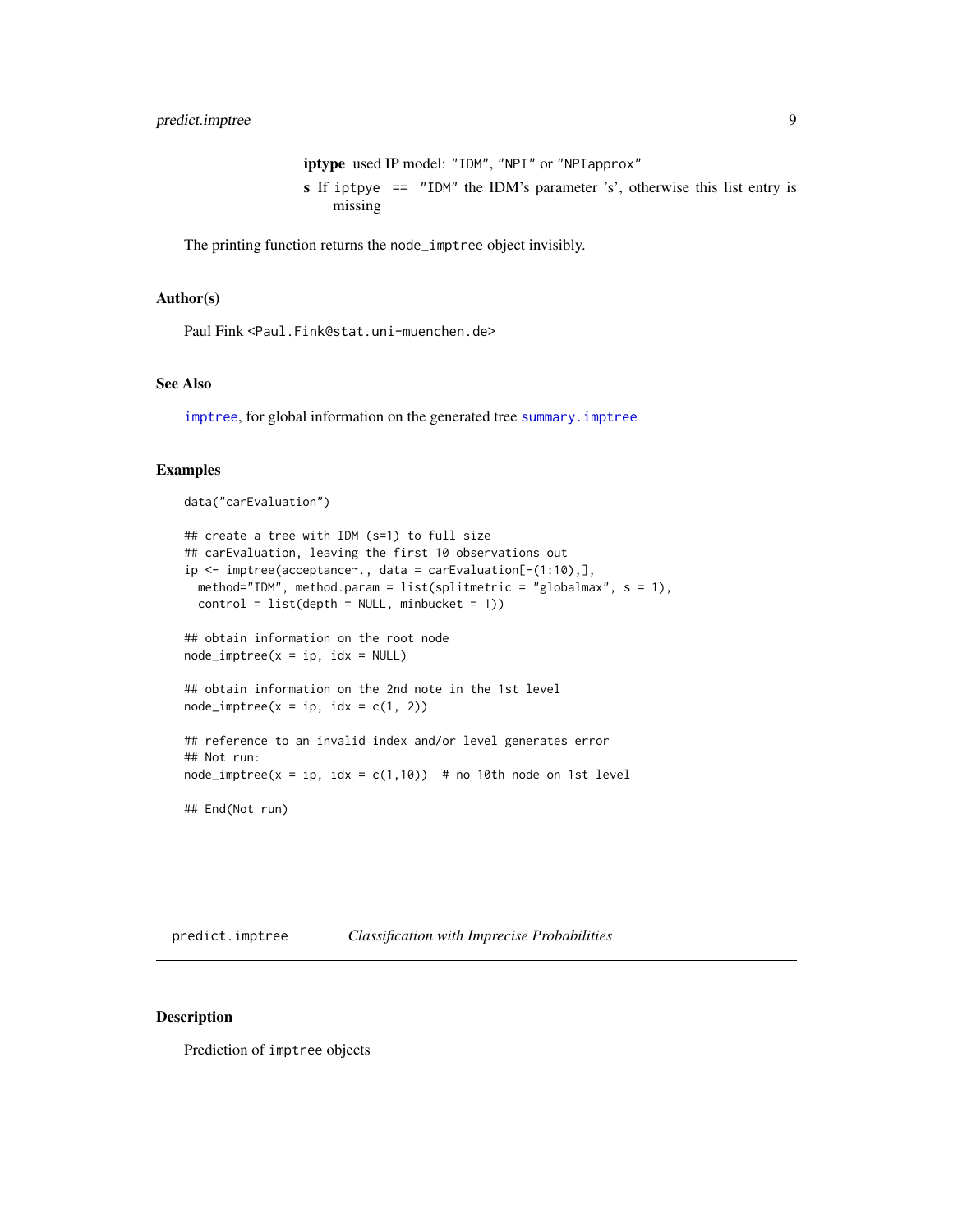# Usage

```
## S3 method for class 'imptree'
predict(object, data, dominance = c("strong", "max"),
 utility = 0.65, ...)
## S3 method for class 'evaluation_imptree'
print(x, \ldots)
```
#### **Arguments**

| object    | An object of class imptree. See details.                                                                                      |
|-----------|-------------------------------------------------------------------------------------------------------------------------------|
| data      | Data frame containing observations to be predicted. If NULL the observations in<br>the training set of "object" are employed. |
| dominance | Dominace criterion to be applied when predicting classes. This may either be<br>"strong" (default) or "max". See details.     |
| utilitv   | Utility for the utility based accuracy measure for a vacuous prediction result<br>(default: 0.65).                            |
| $\cdots$  | Additional arguments for data. May be "weights", "subset", "na.action",<br>any further are discarded.                         |
| x         | an object of class evaluation_imptree                                                                                         |
|           |                                                                                                                               |

#### Details

This function carries out the prediction of an imprecise tree. An existence check on the stored C++ object reference is carried out at first. If the reference is not valid the original call for "object" is printed as error.

There are currently 2 different dominance criteria available:

- max Maximum frequency criterion. Dominance is decided only by the upper bound of the probability interval, ie. a state  $C_i$  is dominated if there exists any  $j \neq i$  with  $u(C_i) < u(C_j)$
- strong Interval dominance criterion. For the IDM it coincides with the strong dominance criterion. Here a state  $C_i$  is dominated if there exists any  $j \neq i$  with  $u(C_i) < l(C_j)$

#### Value

predict.imptree() return an object of class evaluation\_imptree, which is a named list containing predicted classes, predicted probability distribution and accuracy evaluation

| List of the imprecise probability distributions of the class variable. One matrix |
|-----------------------------------------------------------------------------------|
|                                                                                   |
|                                                                                   |
|                                                                                   |

- nObs: Number of observations
- deter: Determinacy
- nObsIndet: Number of observations with indeterminate prediction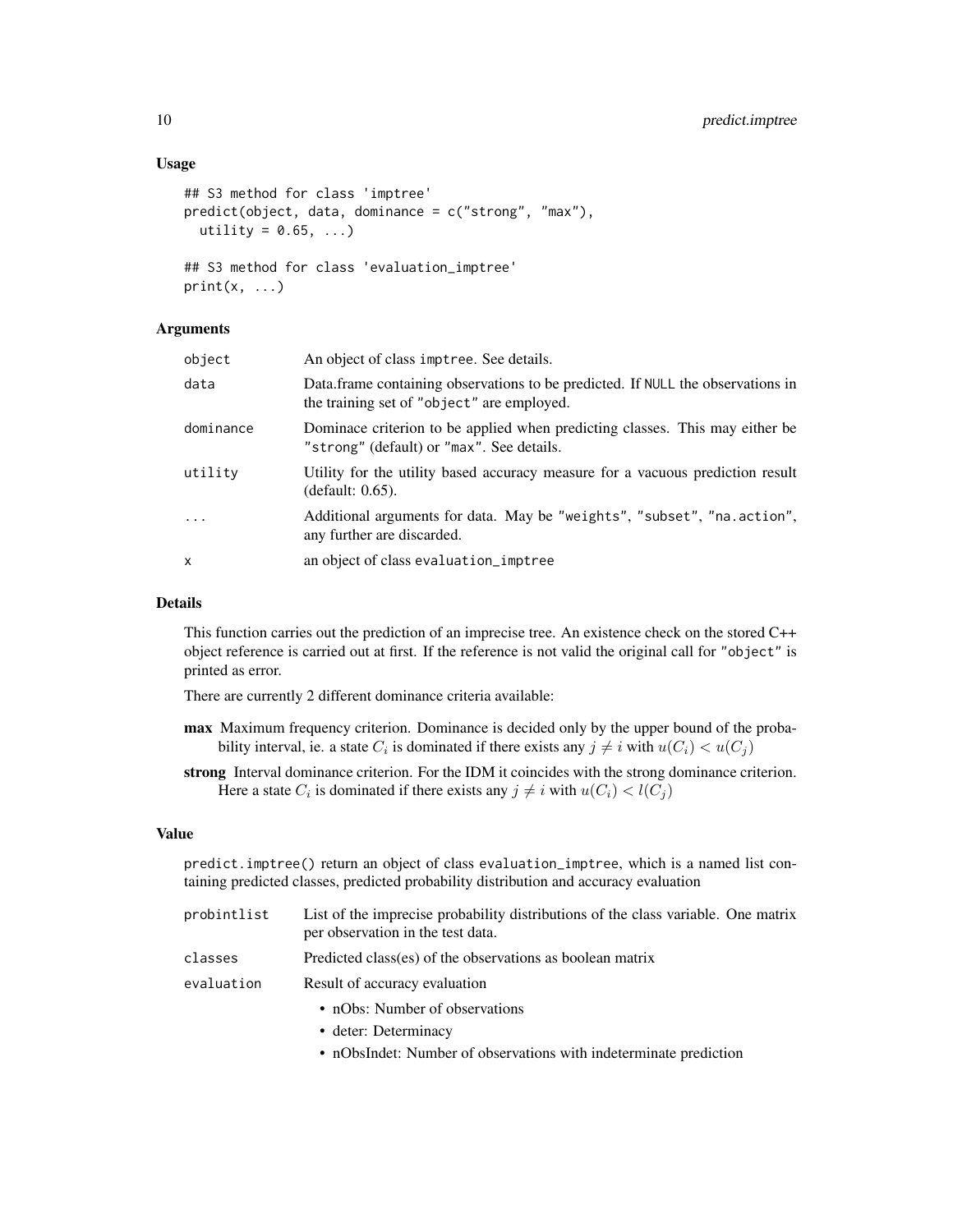# <span id="page-10-0"></span>print.imptree 11

- indetSize: Average number of classes when predicting indeterminate (NA when no indeterminate observation)
- acc\_single: Single-set accuracy (NA when no determinate observation)
- acc\_set: Set-accuracy (NA when no indeterminate observation)
- acc\_disc: Discounted-accuracy
- acc\_util: Utility based (discounted) accuracy

The printing function returns the evaluation\_imptree object invisibly.

# Author(s)

Paul Fink <Paul.Fink@stat.uni-muenchen.de>

# See Also

[imptree](#page-3-1), [node\\_imptree](#page-7-1)

# Examples

data("carEvaluation")

```
## create a tree with IDM (s=1) to full size
## carEvaluation, leaving the first 10 observations out
ip <- imptree(acceptance~., data = carEvaluation[-(1:10),],
 method="IDM", method.param = list(splitmetric = "globalmax", s = 1),
 control = list(depth = NULL, minbucket = 1))## predict the first 10 observations with 'max' dominance
pp \le - predict(ip, dominance = "max", data = carEvaluation[(1:10),])
print(pp)
pp$classes ## predicted classes as logical matrix
## predict the first 10 observations with 'strong' dominance and
## use a different level of utility
predict(ip, dominance = "strong", data = carEvaluation[(1:10),],utility = 0.5)
```
print.imptree *Classification with Imprecise Probabilities*

# Description

Printing the imptree object to console

#### Usage

```
## S3 method for class 'imptree'
print(x, \text{ digits} = getOption("digits"), sep = "\t",...)
```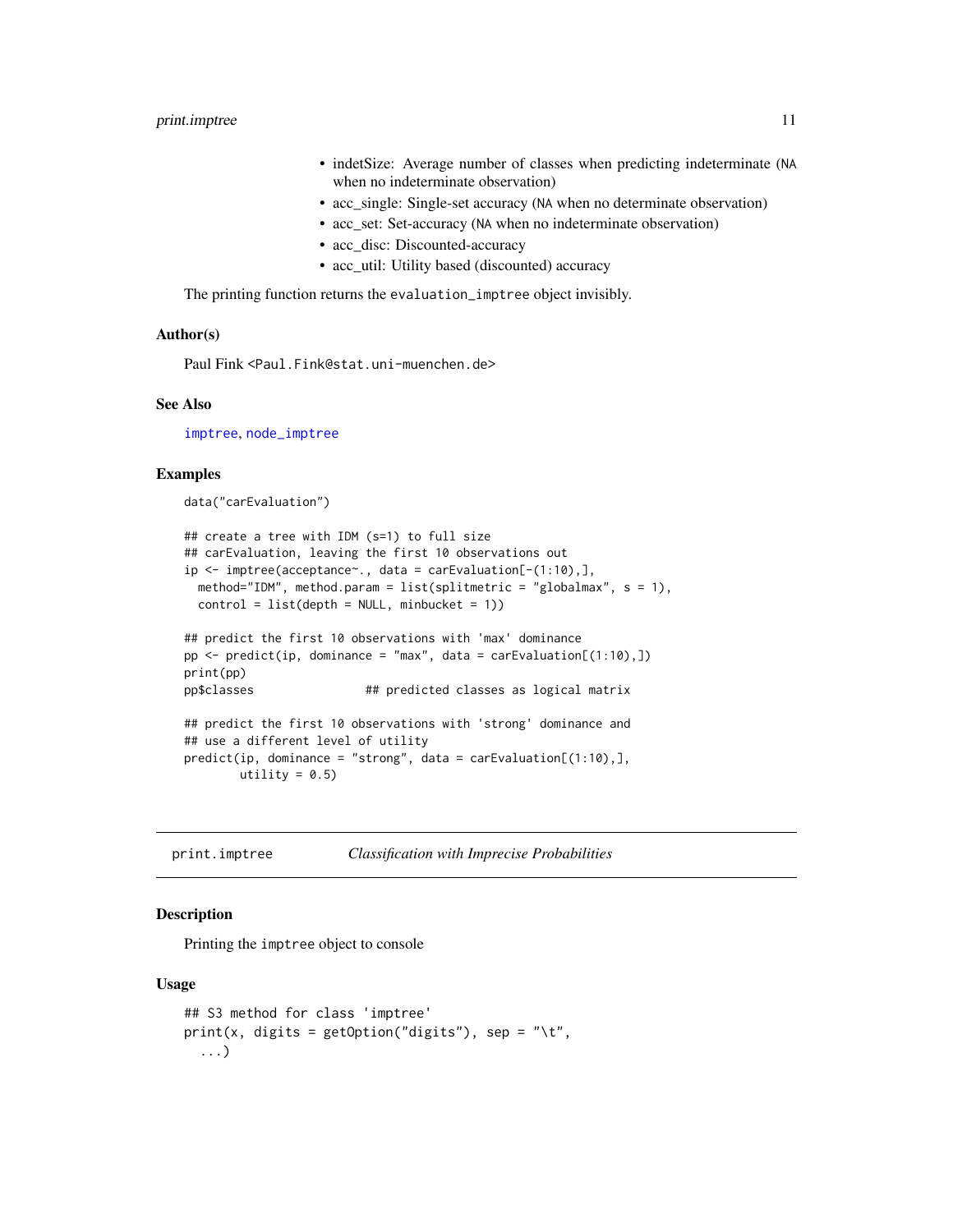# <span id="page-11-0"></span>Arguments

| $\mathsf{x}$            | Object of class imptree. See details.                                                                                                                                                                                                                                            |
|-------------------------|----------------------------------------------------------------------------------------------------------------------------------------------------------------------------------------------------------------------------------------------------------------------------------|
| digits                  | a non-null value for digits specifies the minimum number of significant digits<br>to be printed in values. The default uses getOption ("digits"). Non-integer<br>values will be rounded down, and only values greater than or equal to 1 and no<br>greater than 17 are accepted. |
| sep                     | Separator between the displayed IPD is tribution objects. (Default: $\langle t' \rangle$ )                                                                                                                                                                                       |
| $\cdot$ $\cdot$ $\cdot$ | Additional arguments; ignored at the moment                                                                                                                                                                                                                                      |
|                         |                                                                                                                                                                                                                                                                                  |

# Details

An existence check on the stored C++ object reference is carried out at first. If the reference is not valid the original call for "object" is printed as error.

For a more detailed summary of the tree [summary.imptree](#page-13-1).

# Value

Returns the calling object invisible.

# Author(s)

Paul Fink <Paul.Fink@stat.uni-muenchen.de>

# See Also

[imptree](#page-3-1), [summary.imptree](#page-13-1)

# Examples

data("carEvaluation")

```
## create a tree with IDM (s=1) to full size
## carEvaluation, leaving the first 10 observations out
ip <- imptree(acceptance~., data = carEvaluation[-(1:10),],
 method="IDM", method.param = list(splitmetric = "globalmax", s = 1),
 control = list(depth = NULL, minbucket = 1))ip # standard printing; same as 'print(ip)'
```

```
print(ip, sep = ";") # probability intervals are separated by ';'
```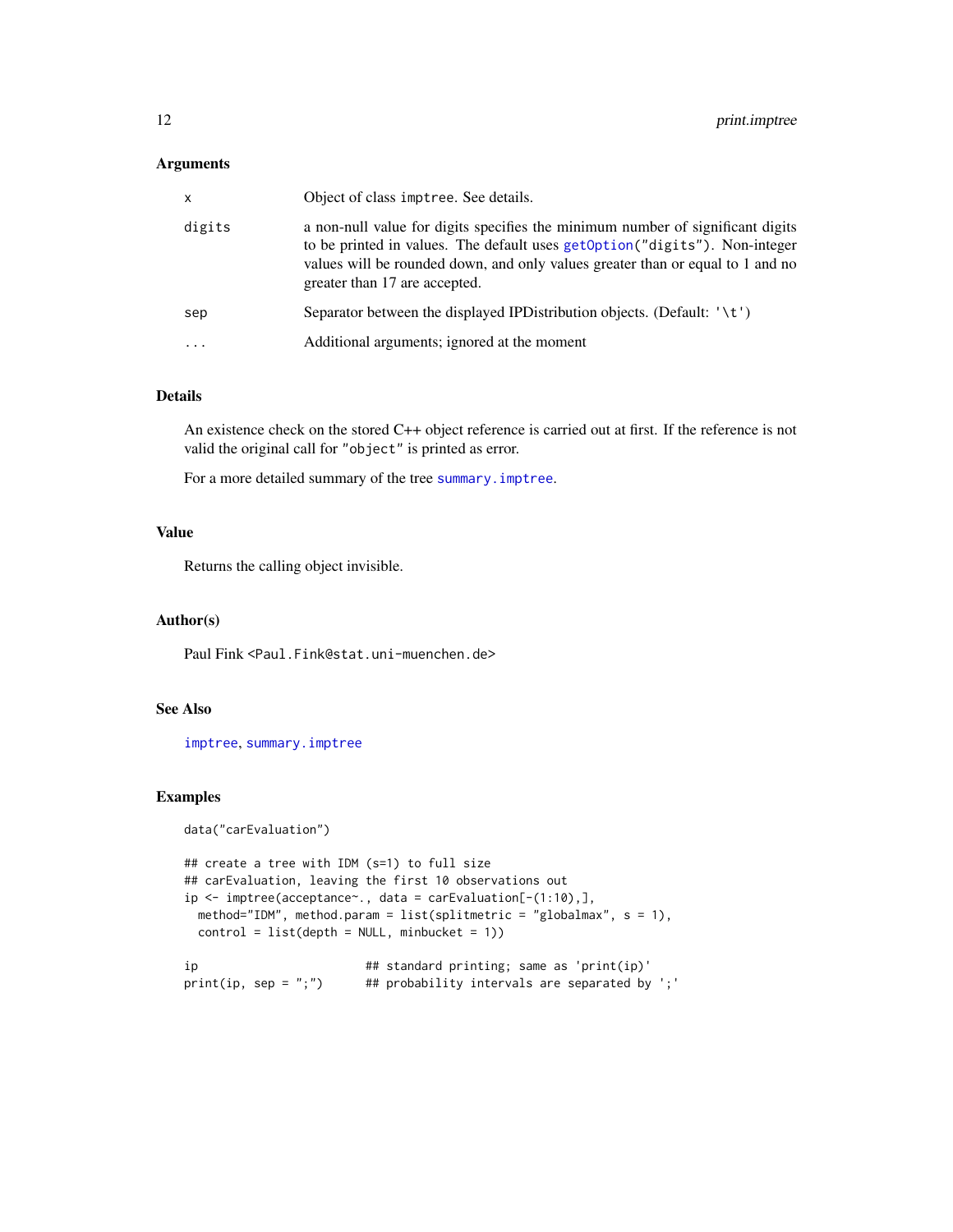<span id="page-12-1"></span><span id="page-12-0"></span>

# Description

Calculation of probability intervals, and their maximal and minimal entropy

# Usage

```
probInterval(table, iptype = c("IDM", "NPI", "NPIapprox"),
 entropymin = TRUE, entropymax = TRUE, correction = c("no",
  "strong", "abellan"), s = 1)
```
# Arguments

| table        | integer vector of absolute frequencies                                                                                                                                                                                                                                                                              |
|--------------|---------------------------------------------------------------------------------------------------------------------------------------------------------------------------------------------------------------------------------------------------------------------------------------------------------------------|
| iptype       | method for calculating the probability intervals of table. "IDM" for the im-<br>precise Dirichlet model (default), "NPI" for use of the nonparametric predictive<br>inference approach and "NPI approx" for use of the approximate algorithm ob-<br>taining maximal entropy of NPI generated probability intervals. |
| entropymin   | Calculation of one distribution with minimal entropy, including the actual value<br>of the minimal entropy (default: TRUE)                                                                                                                                                                                          |
| entropymax   | Calculation of the distribution with maximal entropy, including the actual value<br>of the maximal entropy (default: TRUE)                                                                                                                                                                                          |
| correction   | Entropy correction to be carried out, ignorned if (entropymin $  $ entropymax) == FALSE<br>(default "no"), see imptree_params                                                                                                                                                                                       |
| <sub>S</sub> | Hyperparamter of the IDM ( $s \ge 0$ ), see imptree_params (ignored for iptype == "NPI")                                                                                                                                                                                                                            |
|              |                                                                                                                                                                                                                                                                                                                     |

# Value

A list with 5 named entries:

| probint    | matrix with 3 rows and length (table) columns: in the rows are the abosulte<br>frequencies, the lower bound ("lower") and the upper bound ("upper") of the<br>event-wise probabilities. |
|------------|-----------------------------------------------------------------------------------------------------------------------------------------------------------------------------------------|
| maxEntDist | The (unique) probability distribution with maximal entropy                                                                                                                              |
| maxEntCorr | The value of the (corrected) maximal entropy                                                                                                                                            |
| minEntDist | A probability distribution with minimal entropy, as it is not necessarily unqiue<br>there may be others                                                                                 |
| minEntCorr | The value of the (corrected) minimal entropy                                                                                                                                            |

# Author(s)

Paul Fink <Paul.Fink@stat.uni-muenchen.de>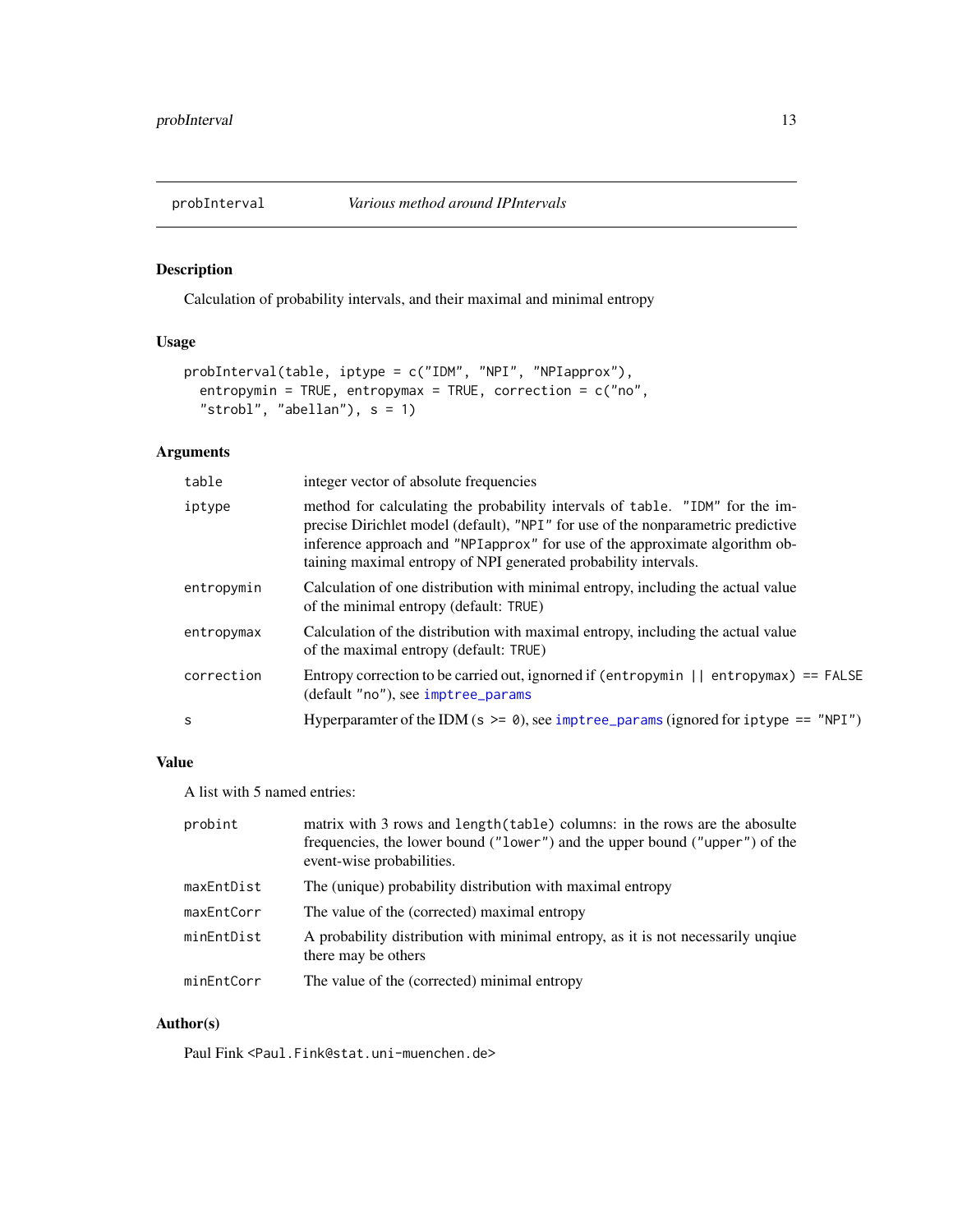# See Also

[imptree\\_params](#page-0-0)

# Examples

## Artificial vector of absolute frequencies obs <- c(a = 1,b = 2, c = 10, d = 30, e = 5)

```
## probability interval by NPI, including only information on the
## mininum entropy distribution, using no entropy correction
probInterval(obs, iptype = "NPI", entropymax = FALSE)
```

```
## probability interval by IDM, including information on the
## minimum and maximum entropy distribution with s = 2 and correction
## according to 'strobl'
probInterval(obs, iptype = "IDM", correction = "strobl", s = 2)
```
<span id="page-13-1"></span>summary.imptree *Classification with Imprecise Probabilities*

#### Description

Summary function for an imptree object, assesses accuracy achieved on training data and further tree properties.

#### Usage

```
## S3 method for class 'imptree'
summary(object, utility = 0.65,
 dominance = c("strong", "max"), ...)
## S3 method for class 'summary.imptree'
```
 $print(x, \ldots)$ 

#### Arguments

| object    | An object of class imptree. See details.                                                                                                      |
|-----------|-----------------------------------------------------------------------------------------------------------------------------------------------|
| utility   | Utility for the utility based accuracy measure for a vacuous prediction result<br>(default: 0.65).                                            |
| dominance | Dominace criterion to be applied when predicting classes. This may either be<br>"strong" (default) or "max". See details at predict. imptree. |
| $\cdots$  | Further arguments are ignored at the moment.                                                                                                  |
| X         | an object of class summary. imptree                                                                                                           |

<span id="page-13-0"></span>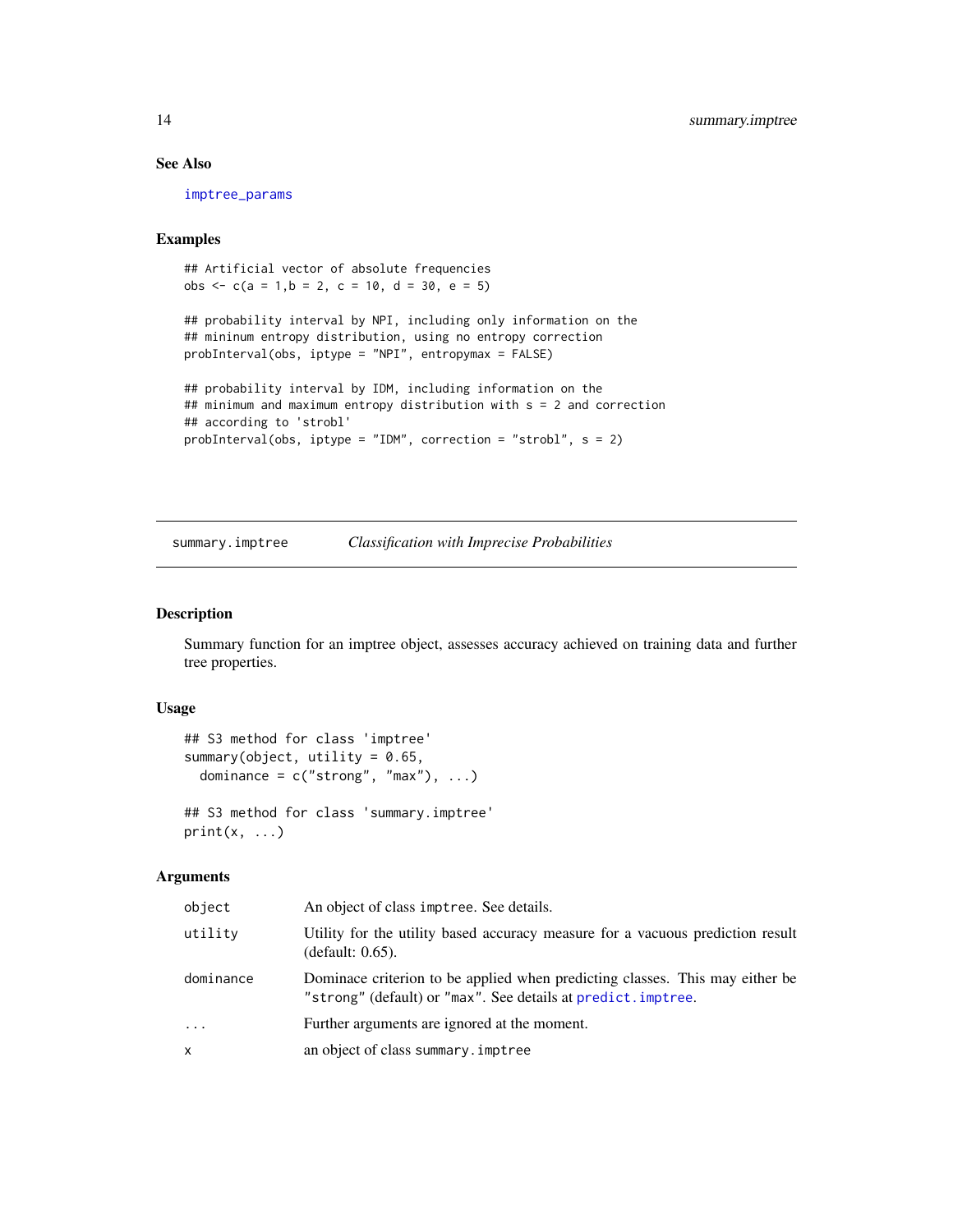# <span id="page-14-0"></span>summary.imptree 15

# Details

An existence check on the stored C++ object reference is carried out at first. If the reference is not valid the original call for "object" is printed as error.

#### Value

A named list of class summary.imptree containing the tree creation call, accuracy on the training data, meta data and supplied the utility and dominance criterion for evaluation.

| call      | Call to create the tree                                                                                                              |
|-----------|--------------------------------------------------------------------------------------------------------------------------------------|
| utility   | Supplied utility, or its default value                                                                                               |
| dominance | Supplied dominace criterion, or its default value                                                                                    |
| sizes     | List containing the overall number and number of indeterminate predictions on<br>training data                                       |
| acc       | named vector containing the accuracy measures on training data with nicer<br>names (without size information) (see predict. imptree) |
| meta      | named vector containing the tree's depth, number of leaves and number of nodes                                                       |

The printing function returns the summary.imptree object invisibly.

# Author(s)

Paul Fink <Paul.Fink@stat.uni-muenchen.de>

# See Also

[imptree](#page-3-1), [predict.imptree](#page-8-1), for information on a single node [node\\_imptree](#page-7-1)

# Examples

```
data("carEvaluation")
```

```
## create a tree with IDM (s=1) to full size
## carEvaluation, leaving the first 10 observations out
ip <- imptree(acceptance~., data = carEvaluation[-(1:10),],
 method="IDM", method.param = list(splitmetric = "globalmax", s = 1),
 control = list(depth = NULL, minbucket = 1)## summary including prediction on training data
summary(ip) \qquad # default prediction
```
summary(ip, dominance = "max") # different prediction parameter